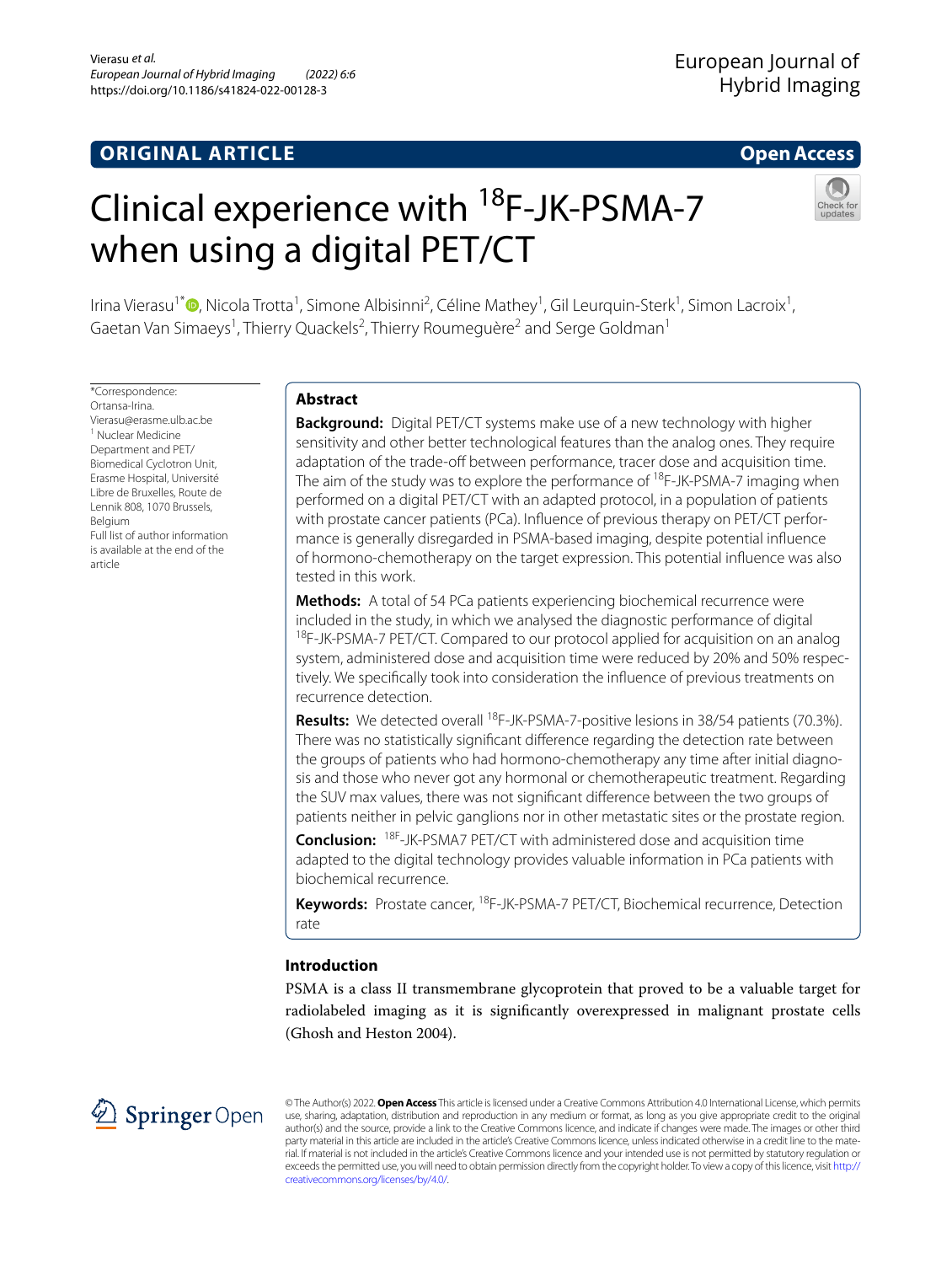PSMA imaging has been an extremely productive feld over these last years, leading to a variety of positron emission tomography (PET) tracers made available for the detection of prostate cancer recurrence in clinical practice. These tracers have revolutionized the approach of prostate cancer follow up based on biochemical recurrence (BCR). Still, since the detection of malignant cells by this method relies on the overexpression of the target, the infuence of anti-androgen drugs and chemotherapeutic agents on its performance remains a subject of investigations and debates.

Among the PSMA tracers, new  $^{18}F$ -labeled compounds have aroused a specific interest considering the superiority of fuorine for PET imaging as compared to the initially used  $^{68}$  Ga. Indeed,  $^{18}$ F has the advantage of a longer half-life (i.e.109.8 min vs. 68 min), allowing for regional distribution of the tracer in a number of PET centres. Also,  $^{18}$ F exhibits lower positron energy than  $^{68}$  Ga (0.6 MeV vs. 2.3 MeV). Therefore, the distance travelled by the positron in human tissue is much shorter, resulting in a better spatial resolution in PET images.

The efforts to take advantage of the  $^{18}$ F isotopic characteristics for PSMA imaging led to the development of  $^{18}$ F-DCFPyL as the first  $^{18}$ F-based PSMA tracer.

Several clinical trials showed that this tracer offers an excellent alternative to <sup>68</sup> Ga-PSMA for PSMA-PET/CT imaging in patients with BCR (Wondergem et al. [2019\)](#page-9-0). Importantly, with high values of tumour/background ratio in PSMA-avid lesions, <sup>18</sup>F-DCFPyL PET/CT provides a higher sensitivity than 68 Ga-based tracers for the localization of sites of recurrence, a defnite asset for improved management of patients with oligometastatic recurrent prostate cancer (Dietlein et al. [2015;](#page-9-1) Ceci et al. [2015\)](#page-8-0).

Among other <sup>18</sup>F-labeled derivatives targeting PSMA, JK-PSMA-7, developed by the Jülich/Köln group (Forschungszentrum Jülich and the University Hospital of Köln) has a structure that only difers from that of DCFPyL by the presence of a methoxy group on the fuoropyridine ring. JK-PSMA-7 has recently been successfully tested in two clinical trials in patients with biochemical recurrent prostate cancer (Hohberg et al. [2019](#page-9-2); Dietlein et al. [2020,](#page-8-1) 2021). Tose studies were performed on a standard analog PET/CT (Dietlein et al. [2020,](#page-8-1) 2021).

The purpose of this study was to evaluate the detection efficacy of  $^{18}F$ -JK-PSMA-7 in patients with BCR when performed on a digital PET/CT with an adapted imaging protocol. Digital PET/CT systems have better technological features than those of analog systems. The improvements include a higher sensitivity, an increased signal-to-noise ratio due to a better time-of-fight (TOF) timing resolution, and better contrast recovery (Surti et al. [2007;](#page-9-3) Zhang et al. [2018\)](#page-9-4). Digital PET/CT instruments also come with regularized versions of reconstruction algorithms that improve feld homogeneity, by taking into account the point spread function distribution. This latter advantage impacts partial-volume effects that may lower the detectability of peripheral small lesions such as malignant pelvic lymph nodes and improves quantifcation accuracy. We evaluated the detection rate of our imaging procedure, with a specifc attention paid to the regional lymph nodes and to the infuence of clinical factors and previous treatments.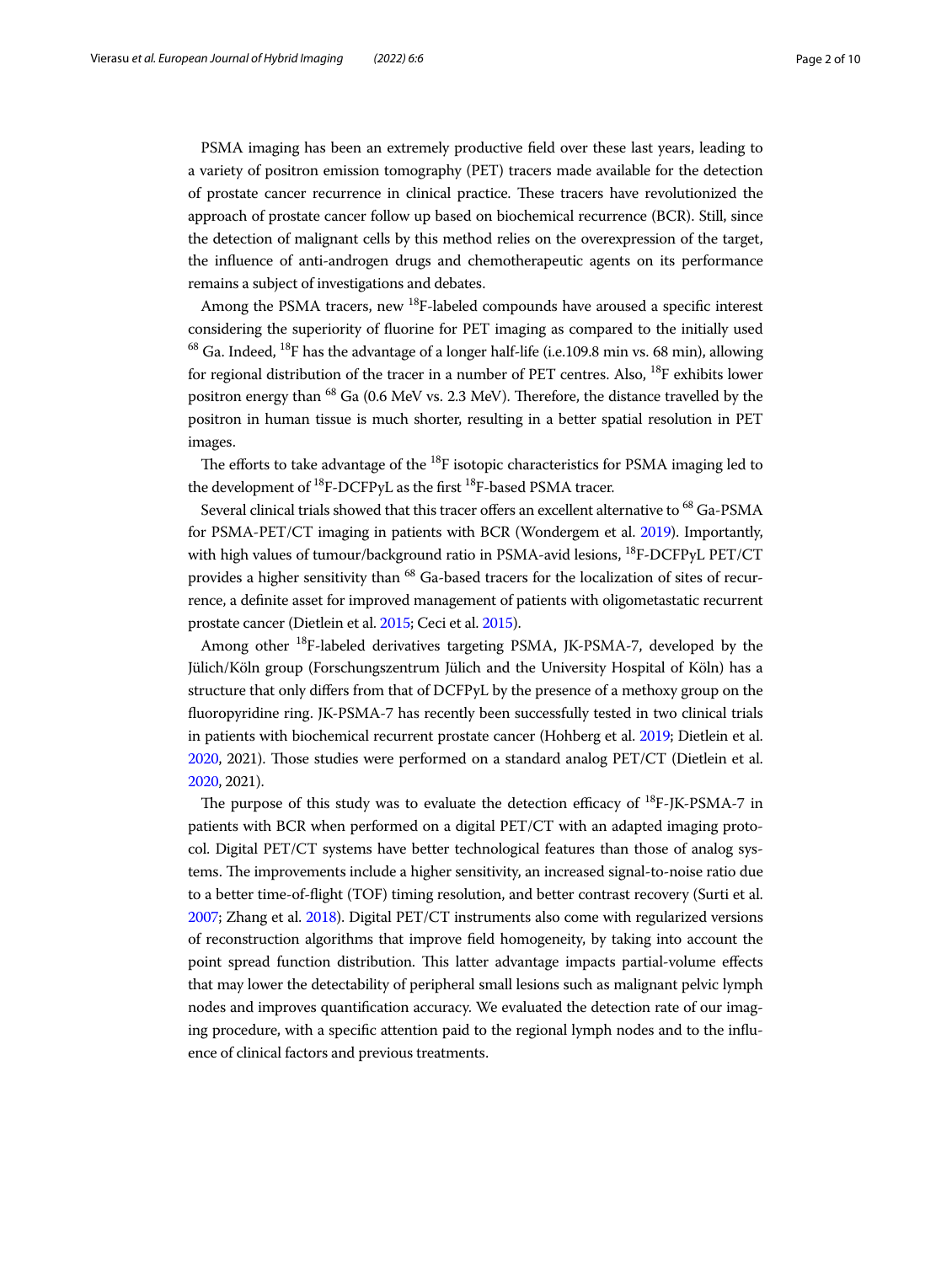## **Materials and methods**

## **Patients and PET data analyses**

Between January 2020 and September 2020, we performed 109 PET/CT examinations using 18F-JK-PSMA-7 in patients referred for increased PSA blood level. We analysed clinical and imaging aspects in all 54 patients with BCR, which were followed in the Urology Department of Erasme hospital with no missing data. The retrospective analysis of data acquired on the PET/CT Vereos has been approved by the Ethics Committee of the institution, which waived the obligation of written informed consent.

The examinations were analysed by three experienced nuclear medicine physicians in a randomized order. Examinations were positive if there was at least one lesion which was considered as overexpressing PSMA based on the visual analysis of the images, in accordance to published guidelines (Ceci et al. [2021\)](#page-8-2). SUVmax were calculated in all lesions detected. To calculate TBR (tumour/background ratio), the SUVmean in the left gluteal muscle was used as background value. Efect of PSA level on lesion detection was tested using a PSA threshold of 0.3 ng/ml as in a previous study performed with <sup>18</sup>F-JK-PSMA-7 (Dietlein et al. [2021](#page-9-5)).

Quantitative analysis was performed using Philips software IntelliSpace Portal (ISP, Koninklijke Philips N.V., The Netherlands, version 11.1).

All statistical analyses on PET data were realized with JASP software (University of Amsterdam, The Netherlands, version 0.14.1). Group analyses were performed using unpaired *t*-tests and the results were considered signifcant at a *p* value < 0.05.

## **<sup>18</sup>F‑JK‑PSMA‑7 tracer preparation**

<sup>18</sup>F-JK-PSMA-7 was produced on an All-in-one automated synthesizer (Trasis SA, Belgium) confgured with an HPLC purifcation system, as described before (Simaeys et al. [2021\)](#page-9-6). All chemical reagents were provided in commercially available reagent kits by Trasis SA. The automated radiosynthesis of  $^{18}F$ -JK-PSMA-7 consists in a twostep reaction followed by an HPLC purifcation and a reformulation.

Briefly, <sup>18</sup>F-fluoride was produced through the <sup>18</sup>O(p,n)<sup>18</sup>F reaction in a Cyclone 30 cyclotron from IBA, Belgium. The irradiated enriched water was collected and passed through a QMA Sep-Pak carbonate cartridge where <sup>18</sup>F-fluoride was trapped and  $[{}^{18}O]H_2O$  collected for recycling.  ${}^{18}F$ -fluoride is then eluted to the reactor. After <sup>18</sup>F-fluoride drying at 125 °C under a stream of nitrogen, the precursor was added to the reactor and heated for 5 min at 70 °C. The reaction mixture was cooled down and hydrolysis of the protecting groups was realized. The crude mixture was diluted in saline and purification was carried out in a semi-preparative HPLC column. The resulting fraction was collected and diluted in saline and trapped for reformulation. <sup>18</sup>F-JK-PSMA-7 was eluted with ethanol and formulated in a solution of sodium ascorbate in saline. Quality control of the fnal product was performed on each batch and complied with in-house specifcations and with the principles of the general monograph on radiopharmaceutical preparations (EP 07/2016:0125). Quality controls included the assessment of appearance, pH, chemical purity, radiochemical purity and radionuclidic purity, residual solvents, bacterial endotoxins, and sterility.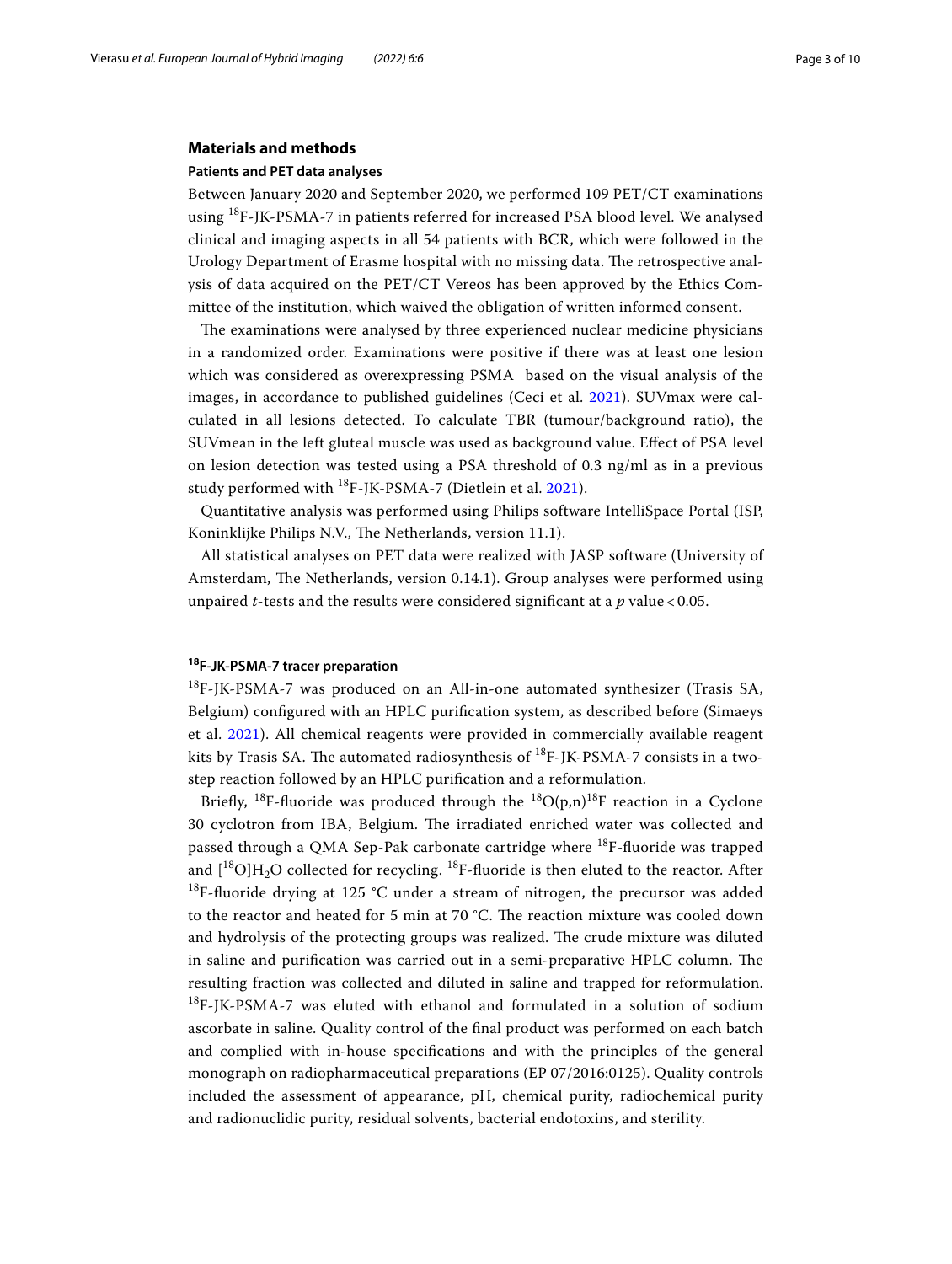# **<sup>18</sup>F‑JK‑PSMA‑7 imaging**

The PET/CT scans were all performed on a Philips Vereos digital PET/CT (Philips Medical Systems, Cleveland, Ohio, USA), the characteristics of which having been previously described (Zhang et al. [2018](#page-9-4)). PET acquisitions were performed 140 min post-injection based on data showing a 50% TBR increase between 100 and 140 min after tracer administration (Hohberg et al. [2019\)](#page-9-2). The median injected dose of 18F-JK-PSMA-7 was 4 MBq/kg (range: 226-507 MBq). The injected dose was adapted from the dose applied for analog acquisition systems in our centre, corresponding to a reduction by 20% of the dose we have adopted for patients investigated on the Philips Gemini TF64 PET/CT (Philips Medical Systems, Cleveland, Ohio, USA). Our experience with PSMA imaging with an analog PET/CT system started in December 2017. A total of 674 examinations were performed in our centre between December 2017 and December 2019.

After the injection of the radiotracer all patients received intravenous furosemide in order to force diuresis.

A whole-body scan was performed in all patients, from skull vertex to feet. PET acquisitions were performed for approximately 14 min including a total of 17 bed positions (1 min per bed position for the 10 positions from skull to thighs and 30 s per bed position for the 7 positions from thighs to feet, adapted to the patient's morphology). Tis mode of acquisition corresponds to a 50% reduction of imaging time in comparison to our protocol of acquisition on the Philips Gemini TF-64 PET/CT. PET acquisitions were combined with a low-dose non-contrast-enhanced CT (50 mAs, 120 kV). All images were corrected for radioactivity decay as well as for scatter and random coincidences; 511 keV photon attenuation correction was performed using CT images.

Images were reconstructed with the 3D ordered subset expectation maximization (OSEM) algorithm implemented on the Philips Vereos system and set up to 3 iterations, 15 subsets and a Gaussian 3D flter with a full width at half-maximum of 6 mm.

## **Results**

In our study population, 38 out of 54 (70.3%) patients with BCR had been treated initially by radical prostatectomy (PRT) and 4 patients by brachytherapy. A total of 32 patients in our study were pre-treated with Androgen Deprivation Therapy (ADT) among which 8 also received chemotherapy. A total of 20 patients already had a local recurrence shown on MRI and treated by radiotherapy. A total of 30 patients had a PSA level < 2 and 24 patients had a PSA level  $\geq$  2. The minimal PSA value was 0.12 and the median value was 1.66. Patients' biological and clinical characteristics are presented in the Tables [1](#page-4-0) and [2](#page-4-1).

Table [3](#page-4-2) shows the detection rate (DR) of  $^{18}F$ -JK-PSMA-7 PET/CT in our patient population and Table [4](#page-5-0) shows the quantitative analysis in PSMA avid lesions. Overall, we detected  $^{18}$ F-JK-PSMA-7-positive lesions in 38/54 patients (70.3%). Only 2 patients of these 38 patients had a PSA level lower than 0.3.

The images showed overexpressing PSMA lesions in the prostatic area in 15 patients among which 7 having been treated by PRT, 4 having been treated by another local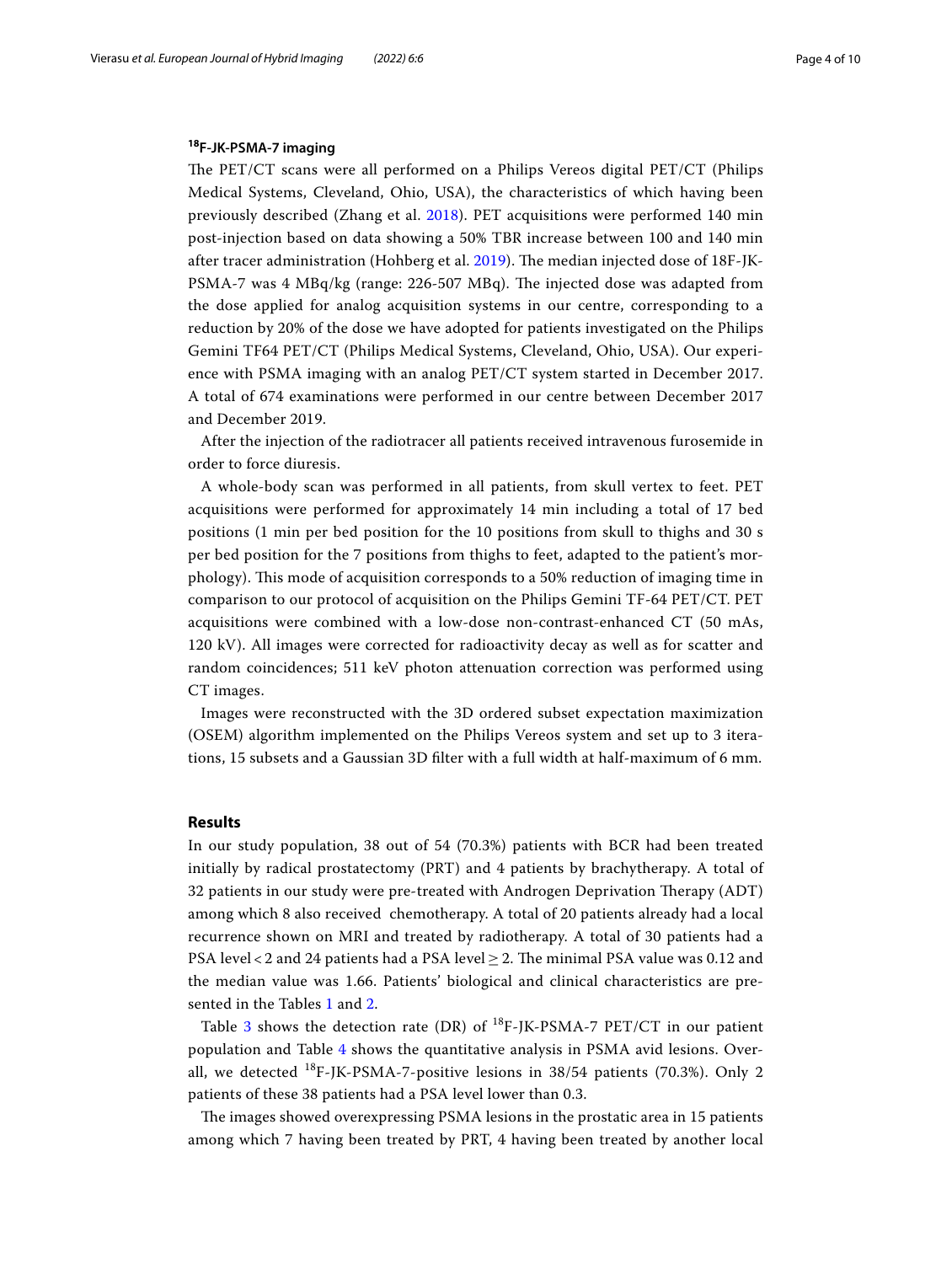|                                                          | PSA < 2         | PSA > 2                                           | <b>Total</b>    |
|----------------------------------------------------------|-----------------|---------------------------------------------------|-----------------|
| Number of patients                                       | 30              | 24                                                | 54              |
| Age (mean $\pm$ SD; range)                               |                 | $71.29 \pm 6.55$ ; 55-88 $73.20 \pm 8.33$ ; 50-90 | 72±7.43; 55–90  |
| $PSA$ (mean $\pm$ SD)                                    | $0.76 \pm 0.56$ | $10.26 \pm 9.89$                                  | $4.99 \pm 8.08$ |
| PRT                                                      | 22              | 16                                                | 38              |
| Brachytherapy                                            | $\Omega$        | 4                                                 | $\overline{4}$  |
| Radiotherapy on the prostatic region                     | 12              | 8                                                 | 20              |
| Hormonal therapy                                         | $\Omega$        | 32                                                | 32              |
| Chemotherapy                                             | 0               | 8                                                 | 8               |
| Other treatment                                          | $\Omega$        | 6                                                 | 6               |
| $PSMA +$                                                 | 16              | 22                                                | 38              |
| PSMA-                                                    | 14              | $\mathfrak{D}$                                    | 16              |
| Number of patients with lesions in prostatic region      | 8               |                                                   | 15              |
| Number of patients with lesions in pelvic lymph<br>nodes | 9               | 8                                                 | 17              |

# <span id="page-4-0"></span>**Table 1** Clinical, tumor and treatment characteristics

# <span id="page-4-1"></span>**Table 2** Gleason scores and TNM staging

| <b>Gleason Score</b> | Nb of patients |
|----------------------|----------------|
| $6(3+3)$             | $\overline{4}$ |
| $7(4+3)$             | 10             |
| $7(3+4)$             | 14             |
| $8(4+4)$             | 9              |
| $8(3+5)$             |                |
| $9(4+5)$             | 14             |
| $10(5+5)$            | $\overline{2}$ |
| <b>TNM</b>           | Nb of patients |
| T1                   |                |
| T2(b/c)              | 10             |
| T3(a,b)              | 43             |
| N <sub>0</sub>       | 41             |
| N1                   | 11             |
| N <sub>2</sub>       |                |
| Nx                   |                |
| M <sub>0</sub>       | 48             |
| M1                   | 6              |

<span id="page-4-2"></span>

| <b>Table 3</b> Number of lesions identified on <sup>18</sup> F-JK-PSMA-7 PET/CT and detection rate |  |
|----------------------------------------------------------------------------------------------------|--|
|----------------------------------------------------------------------------------------------------|--|

| <b>PSMA-7 PET/CT</b> | <b>Negative</b> | <b>Positive</b> | <b>Detection</b><br>rate (DR) |
|----------------------|-----------------|-----------------|-------------------------------|
| PSA < 0.3            | 3               |                 | 0.4                           |
| PSA > 0.3            | 13              | 36              | 0.73                          |
| Total                | 16              | 38              | 0.70                          |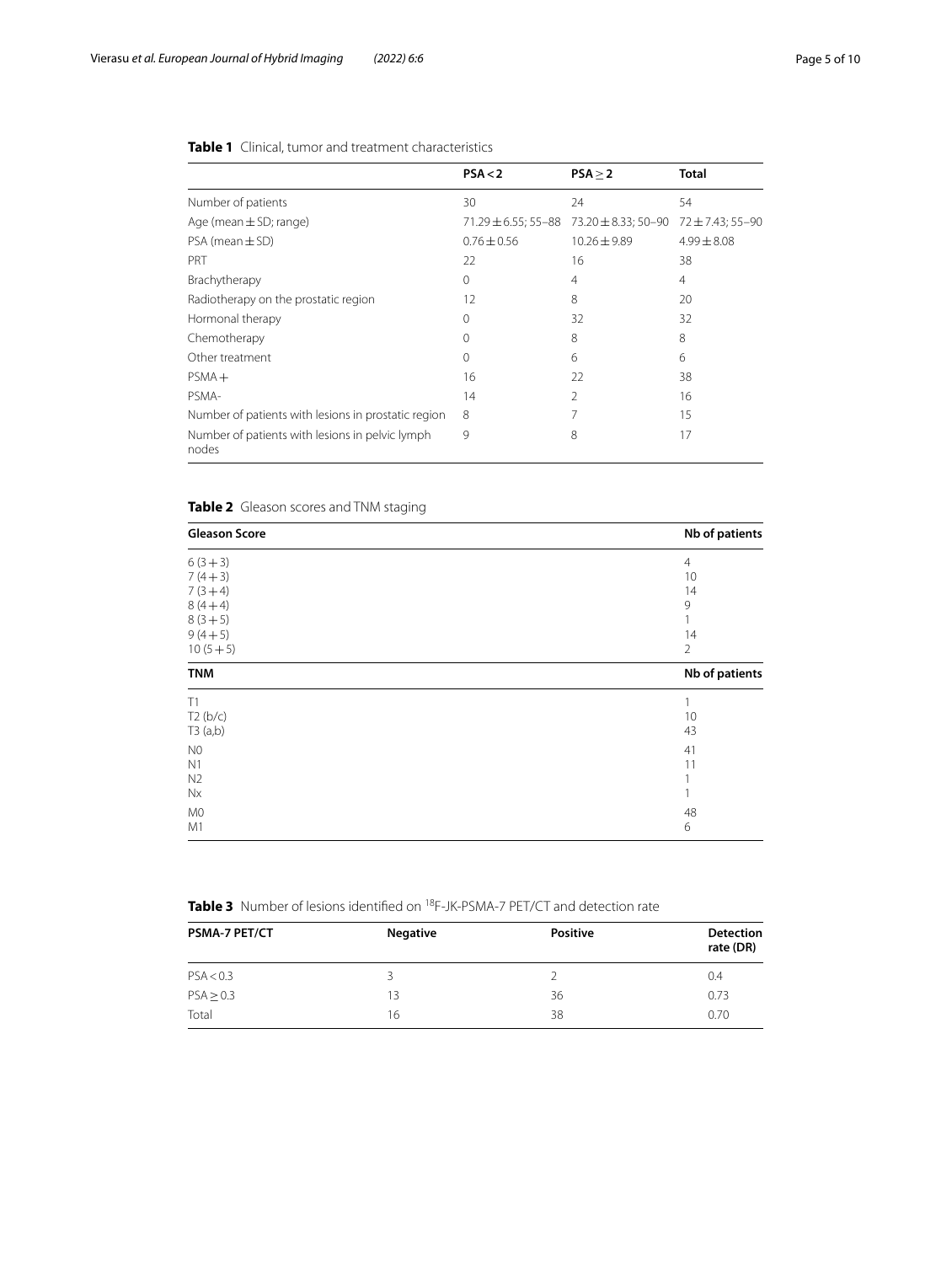<span id="page-5-0"></span>**Table 4** SUVmax in <sup>18</sup>F-JK-PSMA-7 avid lesions in patients treated without and with hormonochemotherapy, regrouped according to locations, and results of *t*-tests analyses at group level

|                                           | Prostate region                                       | <b>Pelvic nodes</b>                                   | <b>Other lesions</b>                                   |
|-------------------------------------------|-------------------------------------------------------|-------------------------------------------------------|--------------------------------------------------------|
| Treatment without<br>hormono-chemotherapy | $nb$ of lesions $=4$<br>$mean = 10.4$<br>$SD = 3.68$  | $nb$ of lesions = 8<br>mean $= 23.71$<br>$SD = 25.3$  | $nb$ of lesions $=$ 4<br>mean = $27.82$<br>$SD = 37.5$ |
| Treatment with hormono-<br>chemotherapy   | $nb$ of lesions = 11<br>$mean = 10.48$<br>$SD = 5.74$ | $nb$ of lesions = 16<br>$mean = 14.26$<br>$SD = 9.91$ | $nb$ of lesions = 13<br>mean = $20.71$<br>$SD = 22.11$ |
| Group analysis<br>t-test results          | $p$ value = 0.979                                     | $p$ value = 0.198                                     | p value = $0.639$                                      |

treatment and 4 having had no loco-regional treatment. PSMA positive lesions were found in pelvic nodes in 17 patients and in extra-pelvic nodes in 13 patients. PSMA positive bone metastases were found in 15 patients. PSMA positive lung lesions were found in 2 patients, one of which having no metastasis at time of diagnosis.

The TBR mean value for lesions in the prostatic bed was  $24.91 \pm 10.98$  (mean  $\pm$  SD), while it was  $44.83 \pm 46.14$  in pelvic nodes.

We compared the SUVmax between the groups of patients who had hormonochemotherapy any time after initial diagnosis and those who never got any hormonal or chemotherapeutic treatment. The SUVmax values were grouped according to the location of the PSMA positive lesions (Table [4\)](#page-5-0).

Both analyses performed for the three regions taken into account did not disclose signifcant diferences between these groups.

Descriptive plots of the statistical analyses are shown in Fig. [1](#page-6-0).

## **Discussion**

This retrospective study showed that, when performed on a digital PET/CT with an imaging protocol adapted to the digital technology,  $^{18}F$ -JK-PSMA-7 detected lesions in 70.3% of PCa patients with suspected prostate cancer recurrence. Previous hormono-chemotherapy did not influence the performance of  $^{18}F$ -JK-PSMA-7 PET/CT in our population.

Studies on PSMA tracers in PCa patients with BCR are difficult to compare in terms of DR, considering the variable PSA levels of which it highly depends on. Indeed, in a systematic review of studies on  $^{68}$  Ga-PSMA tracers the pooled detection rate was 70.6%. DR is not expected to be drastically higher with <sup>18</sup>F-PSMA tracers, since a study comparing performances of 3 different ligands  $(^{18}F-IK-PSMA-7, ^{18}F-DCFPYL$  and  $^{68}Ga-$ PSMA-11) did not demonstrate signifcant diferences in terms of DR (Dietlein et al. [2021](#page-9-5)). DCFPyL is the tracer of this category for which the largest experience has been acquired. In the studies reporting detection rates in populations with median PSA values<2 ng/ml—comparable to our median PSA value of 1.66-, the detection rate was 21/31 (67.7%) and 28/34 (77.8%) respectively (Ceci et al. [2021;](#page-8-2) Wondergem et al. [2017](#page-9-7)). A higher DR of 90% has been reported with the tracer <sup>18</sup>F-JK-PSMA-7 (Dietlein et al. [2020](#page-8-1)). But there is an important diference between the population studied and ours. Indeed, in the sub-group of patients with PSA values  $>$  2 ng/ml, the average PSA level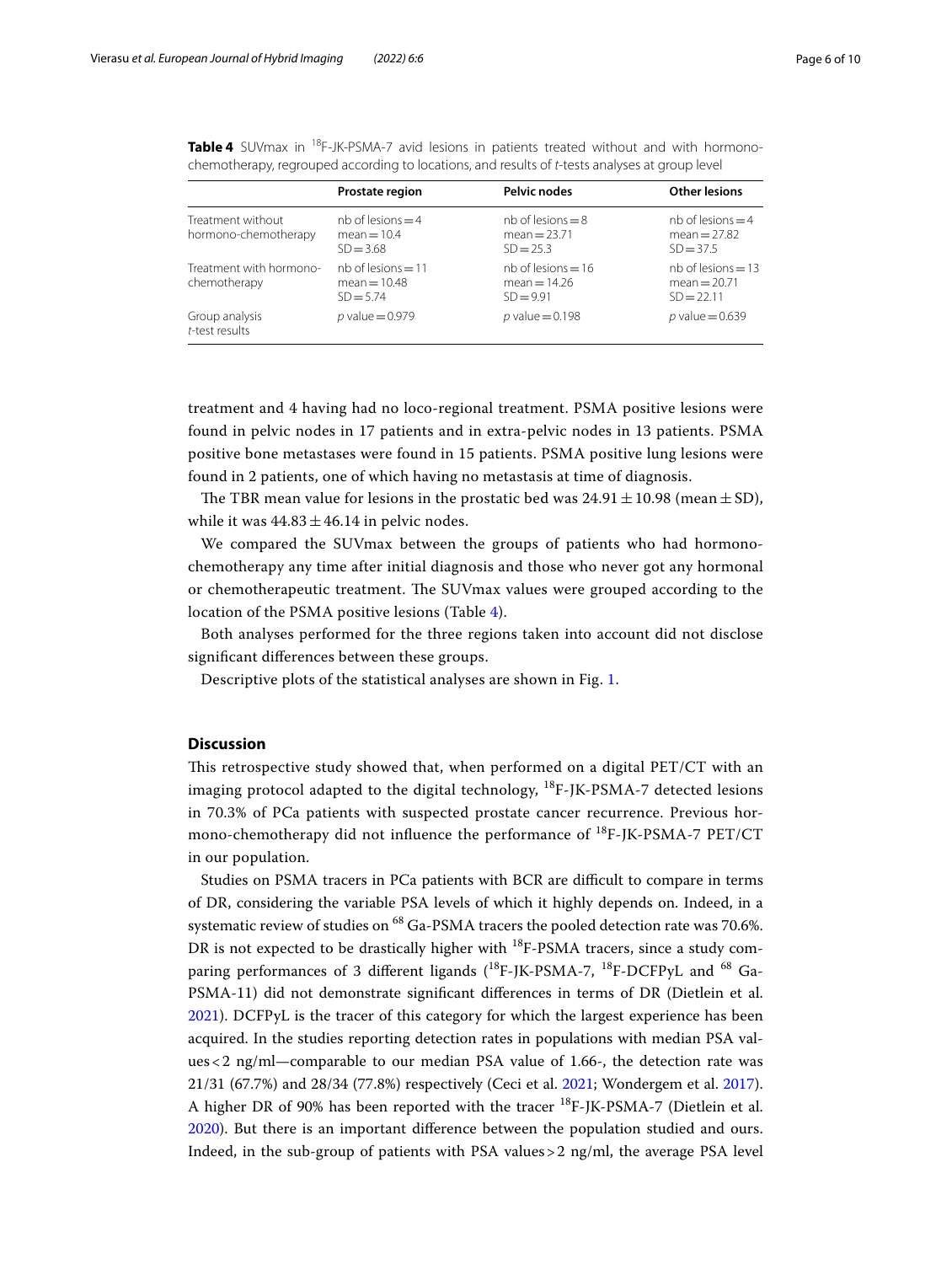

<span id="page-6-0"></span>was 159 ng/ml compared to our subgroup with an average PSA value of 10.26 ng/ml, indicating that we selected patients with a less abundant metastatic load. Also, the proportion of patients with PSA > 0.3 in which we detected positive lesions (36/38=95%) was very similar to the proportion found in the previous study (61/63=97%) (Dietlein et al. [2021\)](#page-9-5).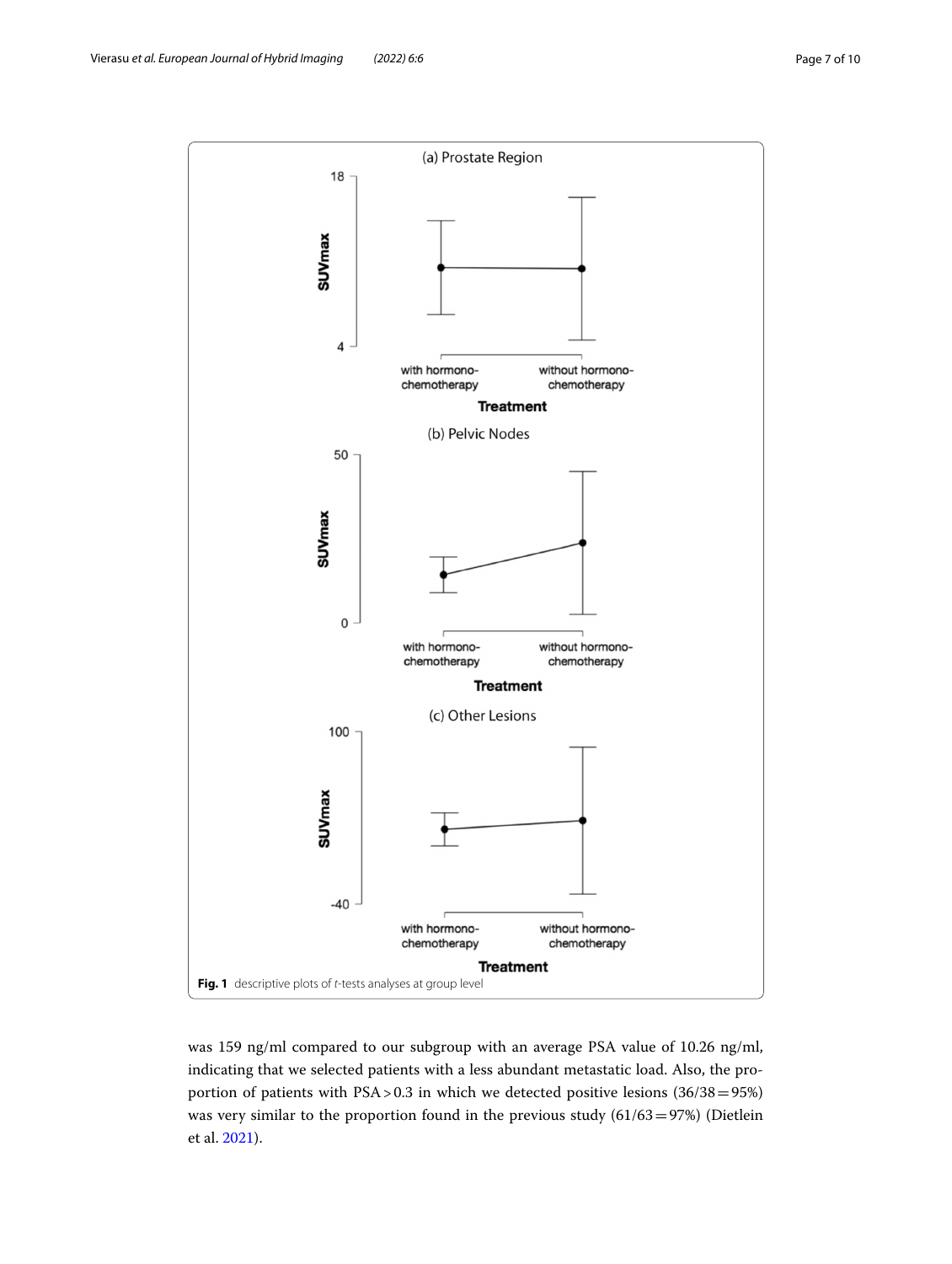So, globally, DR found in our study, making use of reduced doses and acquisition durations and a digital photon detection system, was in the range reported with the standard methodology. We maintain a late time of acquisition at 140 post-injection, in accordance with data from a previous study showing that the values for SUVmax and SUVpeak in the PSMA-positive lesions increased for up to 60 min after injection and remained at this intensity up to 140 min post injection (Hohberg et al. [2019](#page-9-2)). Obviously, shorter acquisition durations and reduced doses of tracers have multiple advantages, allowing a larger number of patients to be imaged at the similar cost and with a lower radiation burden on each patient.

Importantly, the detection of lesion in patients with very low PSA levels seem not to be afected by these optimized conditions. Indeed, the lowest PSA value associated with a positive  $^{18}F$ -JK-PSMA-7 PET/CT was 0.12 ng/ml in our study while it was 0.3 ng/ml in the previous study performed with the same tracer (Dietlein et al. [2021](#page-9-5)). Also, the tumour/background ratio of the PSMA positive lesions remain extremely favourable in our conditions of acquisition on the digital PET/CT.

The detection rate in our patient population did not differ significantly between the groups of patients with and without androgen deprivation therapy and chemotherapy after initial loco-regional treatment. The influence of the androgen deprivation therapy on PSMA expression remains controversial. Tis aspect was evaluated in some preclinical and clinical studies (Simaeys et al. [2021;](#page-9-6) Vaz et al. [2020](#page-9-8); Ceci et al. [2021](#page-8-2); Wondergem et al. [2017;](#page-9-7) Afshar-Oromieh et al. [2018\)](#page-8-3).

In the preclinical study recently published by our group, a change in PSMA expression in the course of a standard therapeutic management of PCa was found. Translated in the clinical practice, the result calls for caution in the interpretation of reduced PSMAbased tracer uptake after successive ADT and chemotherapy since it may be related to downregulation of PSMA expression in dediferentiated and rapidly proliferating tumor cells (Simaeys et al. [2021](#page-9-6)). Opposite to this view, the 2021 EANM standardized reporting guidelines mentions that androgen receptor (AR) inhibition may increase PSMA expression in PCa. The contributors to the guidelines therefore draw our attention to the risk of falsely reporting disease progression shortly after initiation of AR-targeted therapies. Their recommendation follows some reports of transiently increased PSMA uptake during the frst weeks of hormonal blockade. Obviously, contrary efects may combine and lead to variable global response, since up- or downregulation of PSMA may accompany the actual therapeutic efect on cell viability (Ceci et al. [2021\)](#page-8-2). Unfortunately the small population we studied, treated with a variety of therapeutic regimens, does not allow to diferentiate the efects of the various compounds in use, in particular agonists and antagonists of the gonadotrophin-releasing hormone.

If ADT is going to infuence PSMA expression, the temporal relationship between PSMA expression and initiation of ADT is a factor to consider. Since it is not controlled in most studies evaluating PSMA PET/CT imaging, it may participate to the variability of performance observed among the diferent studies (Vaz et al. [2020](#page-9-8)).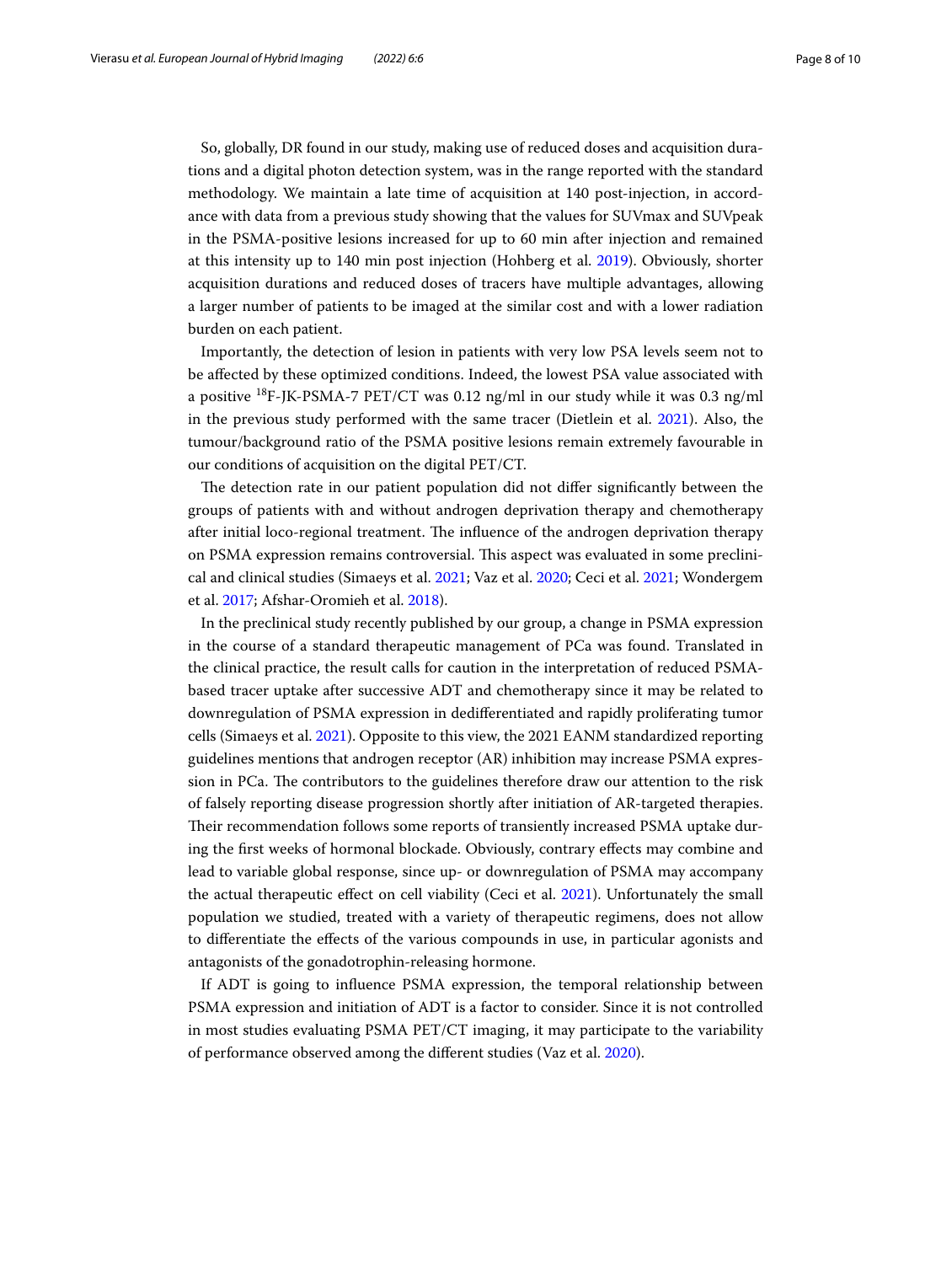## **Conclusions**

Our study confrms 18F-JK-PSMA-7 PET/CT as a robust imaging method in PCa patients with BCR, even at low PSA values. Previous treatments with ADT after initial local ablation does not seem to afect the performance of the method. Digital technology for photon detection allows reduction of tracer dose and acquisition time without afecting performance of 18F-JK-PSMA7 PET/CT in this setting.

#### **Abbreviations**

PCa: Prostate cancer; BCR: Biochemical recurrence; DR: Detection rate.

#### **Acknowledgements**

We would like to thank Mr Salim Anthony Joly for his valuable contribution in the collection of data for the manuscript. We would like to thank also the CUB-Erasme Hospital PET/CT nursing and Cyclotron teams for their constant eforts. Our department is supported by the Fonds Erasme and the Association Vinçotte Nuclear (AVN) and the Walloon Region within the Biowin framework.

#### **Authors' contributions**

IV participated in the design of the study, in the PET data analysis and interpretation and drafted the manuscript. NT participated in drafting the manuscript and performed the statistical analysis. SA participated in drafting the manuscript. CM participated in drafting the manuscript. GLS participated in drafting the manuscript. SL provided the radiotracer and participated in drafting the manuscript. GVS participated in drafting the manuscript. TQ participated in drafting the manuscript. TR participated in the design of the study and in drafting the manuscript. SG participated in the design of the study, in the PET data analysis and interpretation and drafted the manuscript. All authors contributed to the article and approved the submitted version.

## **Funding**

Not applicable.

## **Availability of data and material**

The original contributions presented in the study are included in the article/supplementary materiel, further inquiries can be directed to the corresponding author.

#### **Declarations**

#### **Ethics approval and consent to participate**

The retrospective analysis of data acquired on the PET/CT Vereos has been approved by the Ethics Committee of the institution, which waived the obligation of written informed consent.

#### **Consent for publication**

Not applicable.

## **Competing interests**

The authors declare that they have not competing interests.

#### **Author details**

<sup>1</sup> Nuclear Medicine Department and PET/Biomedical Cyclotron Unit, Erasme Hospital, Université Libre de Bruxelles, Route de Lennik 808, 1070 Brussels, Belgium. <sup>2</sup>Urology Department, Erasme Hospital, Université Libre de Bruxelles, Brussels, Belgium.

Received: 1 December 2021 Accepted: 21 January 2022 Published online: 15 March 2022

#### **References**

<span id="page-8-3"></span>Afshar-Oromieh A, Debus N, Uhrig M, Hope TA, Evans MJ, Holland-Letz T, Giesel FL, Kopka K, Hadaschik B, Kratochwil C, Haberkorn U (2018) Impact of long-term androgen deprivation therapy on PSMA ligand PET/CT in patients with castration-sensitive prostate cancer. Eur J Nucl Med Mol Imaging 45(12):2045–2054. [https://doi.org/10.1007/](https://doi.org/10.1007/s00259-018-4079-z) [s00259-018-4079-z](https://doi.org/10.1007/s00259-018-4079-z)

<span id="page-8-0"></span>Ceci F et al (2015) (68) Ga-PSMA PET/CT for restaging recurrent prostate cancer: which factors are associated with PET/CT detection rate? Eur J Nucl Med Mol Imaging 42(8):1284–1294.<https://doi.org/10.1007/s00259-015-3078-6>

- <span id="page-8-2"></span>Ceci F, Oprea-Lager DE, Emmett L et al (2021) E-PSMA: the EANM standardized reporting guidelines v1.0 for PSMA-PET. Eur J Nucl Med Mol Imaging 48:1626–1638.<https://doi.org/10.1007/s00259-021-05245-y>
- <span id="page-8-1"></span>Dietlein F, Hohberg M, Kobe C, Zlatopolskiy BD, Krapf P, Endepols H, Täger P, Hammes J, Heidenreich A, Neumaier B, Drzezga A, Dietlein M (2020) An (18)F-labeled PSMA ligand for PET/CT of prostate cancer: first-in-humans observational study and clinical experience with (18)F-JK-PSMA-7 during the frst year of application. J Nucl Med 61(2):202– 209. <https://doi.org/10.2967/jnumed.119.229542>